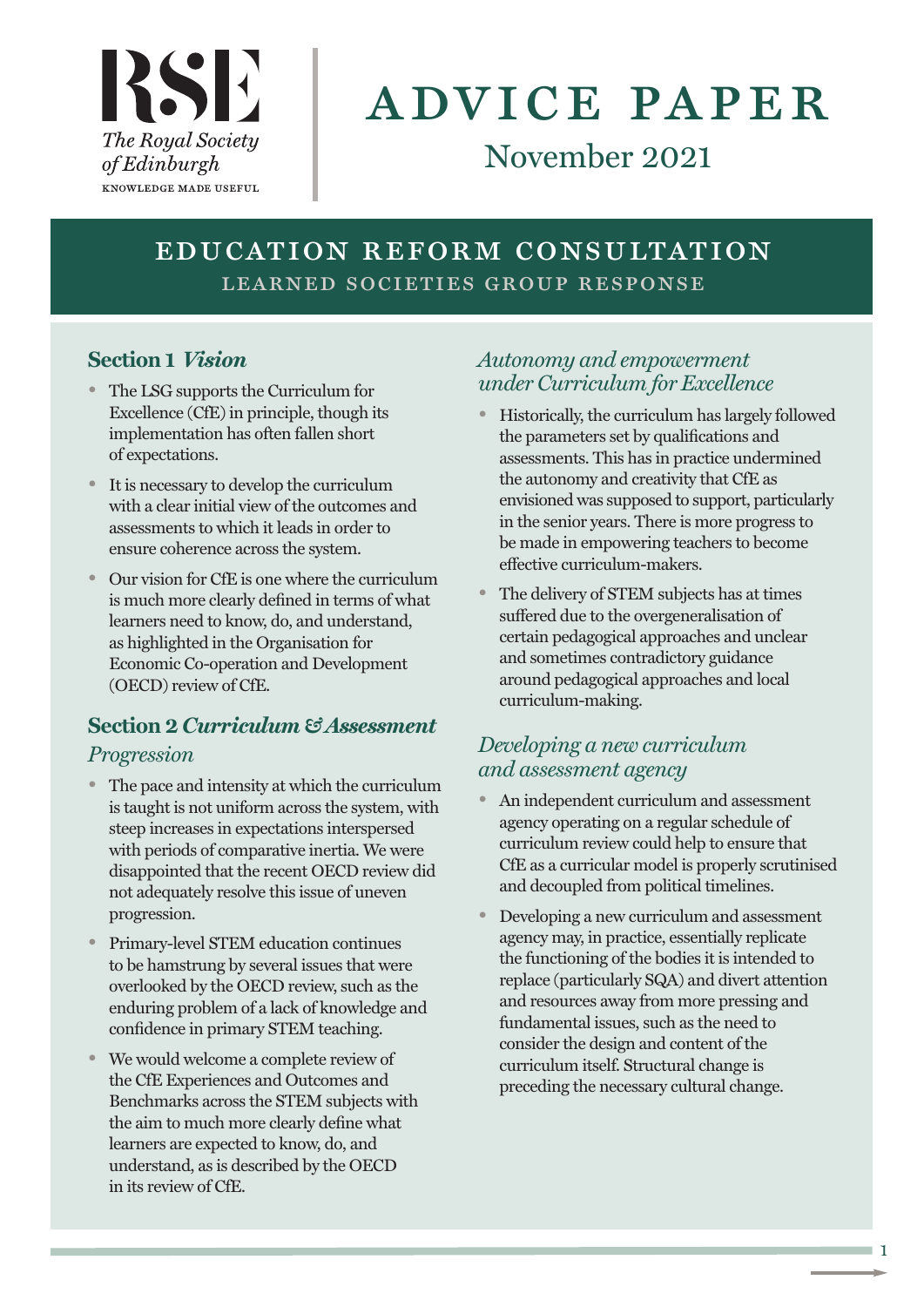## *Breadth of qualifications*

- The LSG has long been concerned with issues of teacher recruitment and retention, both of which would help to deliver a broader range of SQA qualifications by increasing the number of teachers available to deliver them.
- Perhaps the most visible and high-profile problem associated with the implementation of CfE has been a decline in subject choice. One way in which reduced subject choice might be circumvented could be to rationalise the distribution of the curriculum and qualifications across successive years.
- In response to the issue of curriculum narrowing at S4, the OECD report talks about the scope for subjects to become broader rather than increasing their total number. While this could have some positives, by their nature the STEM subjects benefit from a more in-depth and sustained teaching of core concepts before bringing in interdisciplinary approaches.

## *Technology*

• The COVID-19 pandemic taught us that digital alternatives can in some instances be good complements to practical laboratory work. However, practical laboratory work continues to provide benefits that web-based lab experiences cannot.

#### **Section 3** *Roles & Responsibilities*

*Responsibility for the strategic direction, review, and updates for Curriculum for Excellence*

The notion of fragmented, unclear ownership of the curriculum is prevalent throughout the OECD report. Many bodies and actors exist whose role in curriculum design and delivery has not been properly delineated, leading to widespread confusion around respective responsibilities and noticeable gaps in accountability. These are systemic and structural problems that will need to be remedied before sustained ground-level improvements can be enacted.

## *Role of national agencies and other providers*

• There is a lack of support across the "middle" of the system, which is instrumental in facilitating the implementation of various aims on the ground (e.g. in providing access to subject-specific career-long professional learning).

## *Support for leadership and professional learning*

- Both within the OECD report and Scottish Government's response to it, there is no mention of the subject-specific support that would be necessary to improve the capacity of teachers in curriculum making within their subject areas and who should be tasked with delivering it. It is recognised that teacher expertise has the greatest effect on student achievement in the STEM subjects.
- Some teachers are more confident than others in their assessment capabilities and it will be important to ensure that all teachers are supported in developing this skill, particularly if assessment moves further into the classroom and a wider range of assessment options is introduced.

## *Stakeholder involvement in decision-making*

• Beyond the obvious need to engage with children, young people, parents, and carers, it will also be important to engage with employers, tertiary education institutions, and other relevant stakeholders in any decision making.

#### *Scrutiny and evaluation*

Some would argue that the system is currently being driven largely by an accountability agenda, both through the inspectorate but also in the form of high-stakes examinations. There could be scope for Scotland to set up a more supportive quality-assurance system.

 $\overline{2}$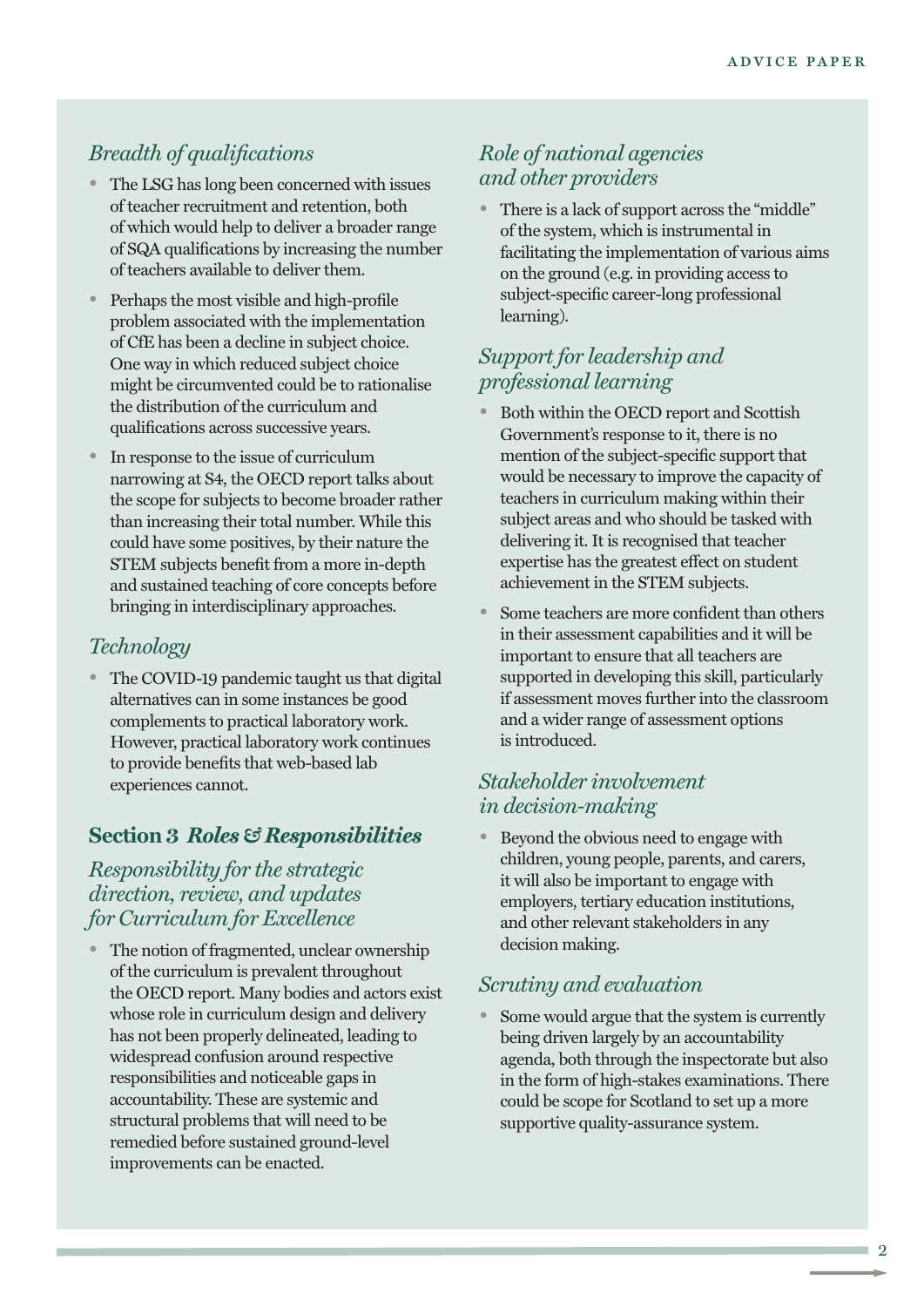## **Comments and Questions Section 1** *Vision*

#### **1.1. The vision for Curriculum for Excellence reflects what matters for the education of children and young people in Scotland**

[Strongly Agree/Agree/Neither Agree/Disagree/ Strongly Disagree]

*The Learned Societies' Group has not provided an answer to this question.*

#### **1.2. What do you think should be retained/and or changed?**

- **1** The LSG supports the Curriculum for Excellence (CfE) in principle, though its implementation has often fallen short of expectations. However, CfE may be one of many curricular models with the capacity to deliver what we want from a 21st century Scottish education system. As such, there could be value in unpacking long-held assumptions about CfE's aims and aspirations and exploring the potential benefits of alternative curricular approaches to ensure our views on CfE are well-informed.
- **2** It is necessary to develop the curriculum with a clear initial view of the outcomes and assessments to which it leads in order to ensure coherence across the system. A continued focus on, and ongoing changes to, the assessment of national qualifications diverts secondary teachers' attention, time, and resources away from a focus on teaching and learning towards reverse engineering the curriculum to align with the assessments and a resulting emphasis on 'teaching to the exam' rather than wider educational aims. It is very unfortunate that assessment developments have driven CfE reforms when the original intentions of CfE were focused on transforming learning and teaching through strengthening teacher agency in curriculum development, rather than on reforming qualifications.
- **3** In proposing any major reforms, it is important that wider society is involved in the engagement process in order to secure buy-in and support. This is particularly important for any radical change to qualifications.
- **4** It is worth pointing out that the 'refreshed narrative' which followed the previous OECD report did not lead to much change. As such, we would like to see that a genuine review of the curriculum is undertaken which leads to a substantive culture change.
- **5** As will be elaborated on in Section 2, our vision for CfE is one where the curriculum is much more clearly defined in terms of what learners need to know, do, and understand, as highlighted in the OECD review. As the OECD review of CfE also explored, the importance of domain-specific knowledge has been thus far under-appreciated and under-emphasised in CfE and this requires rectification.<sup>1, 2, 3, 4, 5</sup> It is important that knowledge is developed through the Broad General Education (BGE) in a coherent and systematic manner. Although this applies to all subject areas, this is particularly important in the STEM subjects where powerful enabling concepts must be developed, understood, and consolidated to allow effective and efficient future learning. A knowledge-rich and skills-oriented curriculum**6** throughout the BGE will provide our children and young people with the solid knowledge base on which to develop the much sought-after higher-order thinking skills such as creativity, criticality, and problem-solving and better prepare them for the study of National Qualifications, Skills for Work courses, and other qualifications in the Senior Phase.
- **6** A clear definition of what learners need to know, do, and understand will have added benefits. This includes allowing teacher professional learning to be better targeted and focused on activities supporting teaching and learning and improving pupil outcomes and allowing for a smoother transition between schools if learners have to move between different locations during their schooling.
- **1** Deng, Z.(2020). *Knowledge, Content, Curriculum and Didaktik: Beyond Social Realism*. Routledge.
- 2 Young, M. (2008). Bringing Knowledge Back In: From social constructivism to social realism in the sociology of education. Routledge.
- **3** Young, M.(2013). Overcoming the crisis in curriculum theory: a knowledge-based approach. *Journal of Curriculum Studies, 45* (2), 101-118. https://doi.org/10.1080/00220272.2013.764505
- **4** Young, M.(2020). From Powerful Knowledge to the Powers of Knowledge. In C. Sealy (Ed.). *The Curriculum: An evidence-informed guide for teachers* (pp. 19-29). John Catt.
- **5** Young, M., Lambert, D., Roberts, C., & Roberts, M.(2014). *Knowledge and the future school: Curriculum and social justice.* Bloomsbury Academic.
- **6** Robertson, B.(2021). *The Teaching Delusion 2: Teaching Strikes Back*. John Catt Educational Ltd.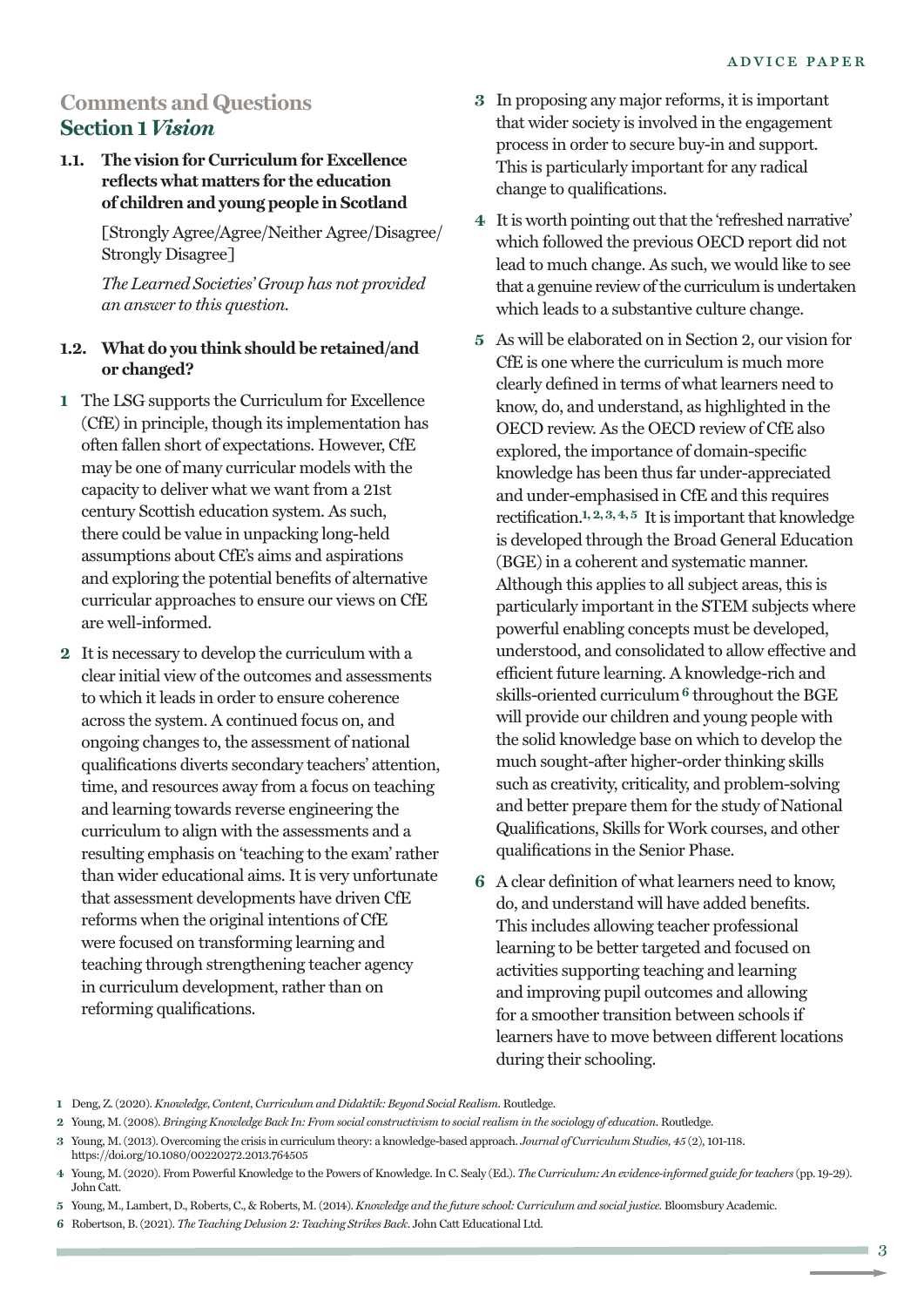## **Comments and Questions Section 2***Curriculum & Assessment*

**2.1. Curriculum for Excellence provides a coherent progression in the journey of learners**  $(3 - 18$  **and beyond that gives them the best possible educational experience and enables them to realise their ambitions.**

> [Strongly Agree/Agree/Neither Agree/Disagree/ Strongly Disagree]

*The Learned Societies' Group has not provided an answer to this question.*

#### **2.2. Please share what you believe currently contributes to a coherent progression.**

*The Learned Societies' Group has not provided an answer to this question.*

#### **2.3. Please share ideas you may have to improve learner progression across stages and sectors.**

- **7** Curriculum delivery should resemble a continuum, with congruity between successive stages and a sensible and sustained rate of progression throughout. As it stands, the pace and intensity at which the curriculum is taught is not uniform across the system, with steep increases in expectations interspersed with periods of comparative inertia. For example, even before the introduction of CfE, the S1/S2 years were cited as a weak point in the system during which students made relatively little progress before moving to a more demanding Senior Phase and the pursuit of National Qualifications. This stop-start approach to curriculum delivery can make it more difficult for students to consolidate their understanding and make connections between different ideas, especially across STEM subjects that require students to gradually build upon core concepts.
- **8** The curriculum in its current form does not allow for a coherent and smooth progression in terms of developing knowledge; content can be delivered in a disjointed way wherein different topics are not logically connected nor are they revisited and built upon at a later stage. We were

disappointed that the recent OECD review did not adequately resolve this issue of uneven progression. There is concern that delaying meaningful STEM knowledge acquisition until the Senior Phase will leave learners unprepared to study these subjects at a senior level and could dissuade them from these subjects; STEM subjects are already often perceived as being difficult, **7** which could in part be due to this lack of preparedness.

- **9** Primary-level STEM education continues to be hamstrung by several issues that were overlooked by the OECD review, such as the enduring problem of a lack of knowledge and confidence in primary STEM teaching. Solving issues at the secondary level will be severely hampered if the problems that exist within BGE are not adequately resolved, once again highlighting the importance of transitions and progression between the different phases of the school system.
- **10** We would welcome a complete review of the CfE Experiences and Outcomes and Benchmarks across the STEM subjects with the aim to much more clearly define what learners are expected to know, do, and understand, as is described by the OECD in its review of CfE. This requires a focus on developing a curriculum with knowledge and concepts built up in a coherent and progressive manner.
- **3.1. In practice, learning communities are empowered and use the autonomy provided by Curriculum for Excellence to design a curriculum that meets the needs oftheir learners.**

[Strongly Agree/Agree/Neither Agree/Disagree/ Strongly Disagree]

**<sup>7</sup>** Coe, R., Searle, J., Barmby, P., & Jones. K.(2008). *Relative Difficulty of Examinations in Different Subjects*. CEM Centre, Durham University. https://www.researchgate.net/publication/232607636\_Relative\_Difficulty\_of\_Examinations\_in\_Different\_Subjects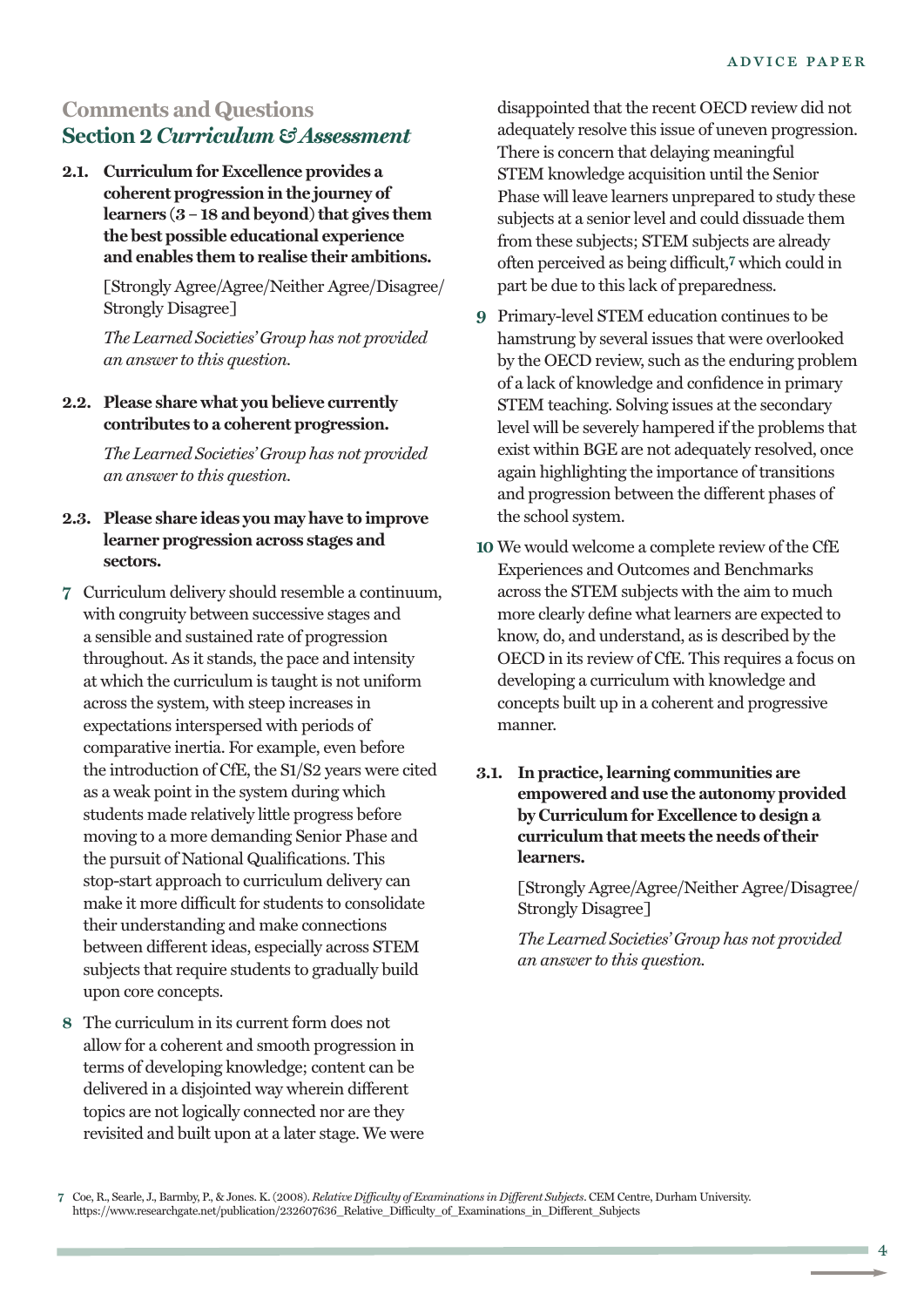#### **3.2. Please share ideas you may have on whatis needed to enhance this in future.**

- **11** In all sectors, good classroom practice and curriculum planning needs to be shared both locally and nationally to prevent the wheel from being reinvented. With its extensive networks of practising teachers across the STEM subjects, the LSG could be well-placed to facilitate such mutual knowledge exchange and collaboration.
- **12** Historically, the curriculum has largely followed the parameters set by qualifications and assessments. This has in practice undermined the autonomy and creativity that CfE as envisioned was supposed to support, particularly in the senior years.
- **13** At the heart of CfE lies a tension between teacher agency and the need for sufficient system-wide commonality of curriculum provision. The introduction of CfE has run in parallel to a number of other policy developments in Scottish education. **8** Not all of these have been mutually supportive of the aims of CfE, resulting in mixed messages about the role and expectations of teachers. There is a need for an open and genuine debate within the Scottish education system – with substantial input from practising teachers – on their role as empowered professionals and as curriculum-makers. The challenge will be to reconcile an appropriate degree of local autonomy with the benefits that a more centralised approach to curriculum design can provide, such as helping to avoid duplication of effort and enabling easier transitions across different schools. Providing some uniformity in curriculum entitlement is also important from an equality perspective.
- **14** There is more progress to be made in empowering teachers to become effective curriculum-makers. While the OECD report called for greater stakeholder engagement in the process of curriculum-building, it fails to adequately recognise the barriers that currently prevent teachers from taking greater ownership of curriculum design (e.g. limited time away from the classroom, especially when compared to other European countries). Scottish Government has

committed to reducing teacher contact time by 1.5 hours per week; while this is a good development, these sorts of improvements should not be enacted in isolation. There is no benefit to enabling teachers to become better curriculummakers if there is still a de facto expectation that they mustteach to the exam or little 'middle-level' **9** support to help them improve practices. This reemphasises the need for coherent reform across the system, where changes enhance and support one another rather than being at odds.

- **15** There is a need to consider how schools will vary in their capacity to support teachers in setting their own curricula.
- **16** The CfE model's scope for autonomous implementation of curriculum design and delivery can also have a differential impact on subjects. This highlights the importance of having access to subject-specific career-long professional learning (CLPL), including that which incorporates training in curriculum design, pedagogy, and leadership.
- **17** The delivery of STEM subjects has at times suffered due to the overgeneralisation of certain pedagogical approaches and unclear and sometimes contradictory guidance around pedagogical approaches and local curriculum-making. This has potentially contributed to an overuse of inefficient teaching practices such as too great an emphasis being placed on open-ended problem-solving with learners who have not yet developed an adequate knowledge base for these practices to be effective or resulted in multi-course teaching of different courses in the same classroom simultaneously.
- **4.1. The creation of a Curriculum and Assessment Agency will help to address the misalignment of curriculum and assessment.**

The misalignment of curriculum and assessments is outlined in the OECD report Scotland's Curriculum for Excellence: Into the Future.

[Strongly Agree/Agree/Neither Agree/Disagree/ Strongly Disagree]

**<sup>8</sup>** These have included the Donaldson review of teacher education, the McCormac review of salaries and conditions of service, the introduction of the GTCS Professional Standards and Professional Code, the National Improvement Framework, governance changes, and the introduction of the Regional Improvement Collaboratives.

**<sup>9</sup>** By 'middle-level', we are referring to OECD's concept of 'middle' as described in its 2015 report, i.e. 'networks and collaboratives among schools, and in and across local authorities'(pg. 10). OECD.(2015).*Improving Schools in Scotland: An OECD Perspective.* https://www.oecd.org/education/school/improving-schools-in-scotland.htm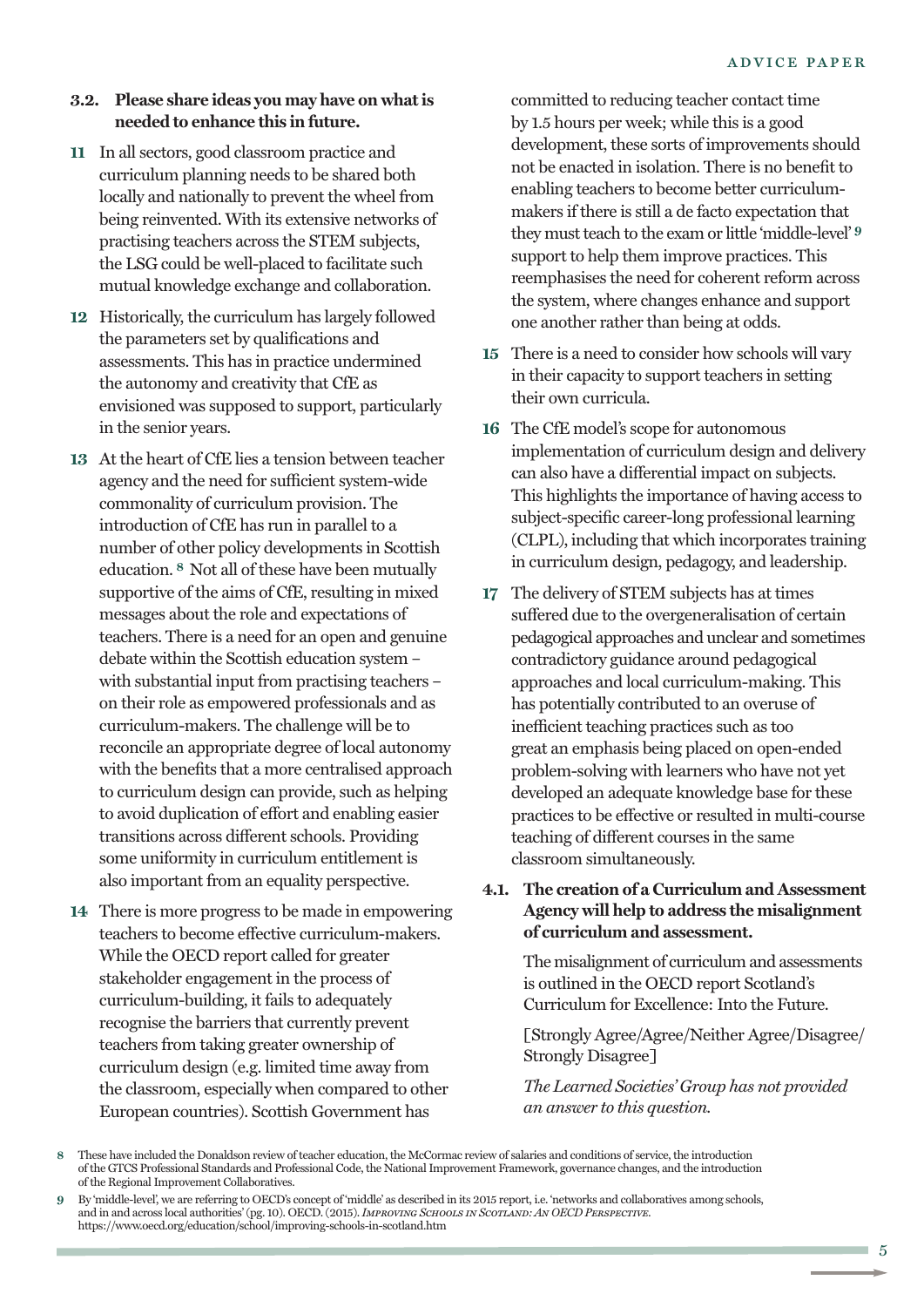#### **4.2. Please share your views ofthe potential advantages of establishing such an Agency.**

**18** An independent curriculum and assessment agency operating on a regular schedule of curriculum review could help to ensure that CfE as a curricular model is properly scrutinised and decoupled from political timelines. It could also contribute towards system coherence if its remit were to cover CfE in its entirety (i.e. primary, BGE, and the Senior Phase).

#### **4.3. Please share your views ofthe potential disadvantagesof establishingsuchanAgency.**

**19** Developing a new curriculum and assessment agency may, in practice, essentially replicate the functioning of the bodies it is intended to replace (particularly SQA) and divert attention and resources away from more pressing and fundamental issues, such as the need to consider the design and content of the curriculum itself. Structural change is preceding the necessary cultural change.

#### **5.1. The full breadth of existing SQA qualifications play an important part ofthe curriculum offered by secondary schools.**

Please visit the SQA qualifications hub to see the full breadth of existing SQA qualifications.

[Strongly Agree/Agree/Neither Agree/Disagree/ Strongly Disagree]

*The Learned Societies' Group has not provided an answer to this question. However, we would like to include a general comment on SQA qualifications.*

- **20** SQA serves an important purpose in offering a broad range of qualifications for learners, including National Qualifications, Skills for Work courses, and National Progression Awards, to allow multiple progression routes into employment and further studies in the STEM subjects for all learners. It is crucial that any successor agency take a similarly expansive approach to valuing different forms of learning and offering multiple progression pathways for pupils to choose from.
- **5.2. Please identify the main factors, if any, that support a broader range of SQA qualifications being included in the curriculum in secondary schools.**
- **21** The LSG has long been concerned with issues of teacher recruitment and retention, both of which would help to deliver a broader range of SQA qualifications by increasing the number of teachers available to deliver them. This is true across the STEM subjects and beyond.
- **22** While total teacher numbers are currently the highest they have been since 2008, there are fewer Computing (down by 22%), Maths (down by 13%), and Physics (down by 7%) teachers now than there were then. **10** This comes against a backdrop of the introduction of new routes into teaching including bursaries aimed at encouraging new entrants into STEM teaching.
- **23** Teacher workforce planning needs to be underpinned by accurate data. This includes having a clear picture of teacher need across individual subjects and in different parts of Scotland. It is also important that data on the number of Initial Teacher Education (ITE) entrants that complete their courses and enter the teaching profession – and not only the ITE intake figures – is collected and published.
- **24** It is also important that we generate a better understanding of motivations for entering into, staying in, and leaving the teaching profession and use this to enhance the visibility and attractiveness of teaching as a career choice.
- **5.3. Please share any ideas you may have on what is needed to enhance the role of a broader variety of qualifications in the curriculum in secondary schools.**
- **25** Perhaps the most visible and high-profile problem associated with the implementation of CfE has been a decline in subject choice. Although CfE increased subject choice in theory by expanding the total number of available courses and qualifications, pupils often do not have access to this same scope of courses in practice due to institutional limitations and practical restrictions. This narrowing of subject choice has been most evident at the S4 stage. The primary contributing factor has been a shift from two-year courses completed over the S3/S4 years to predominantly one-year, 160-hour courses completed entirely in S4. This has reduced the amount of time available for students to study different subjects, with six qualification courses at S4 the most common approach.

**<sup>10</sup>** Scottish Government.(2021,April 22). *Teacher census supplementary statistics.* https://www.gov.scot/publications/teacher-census-supplementary-statistics/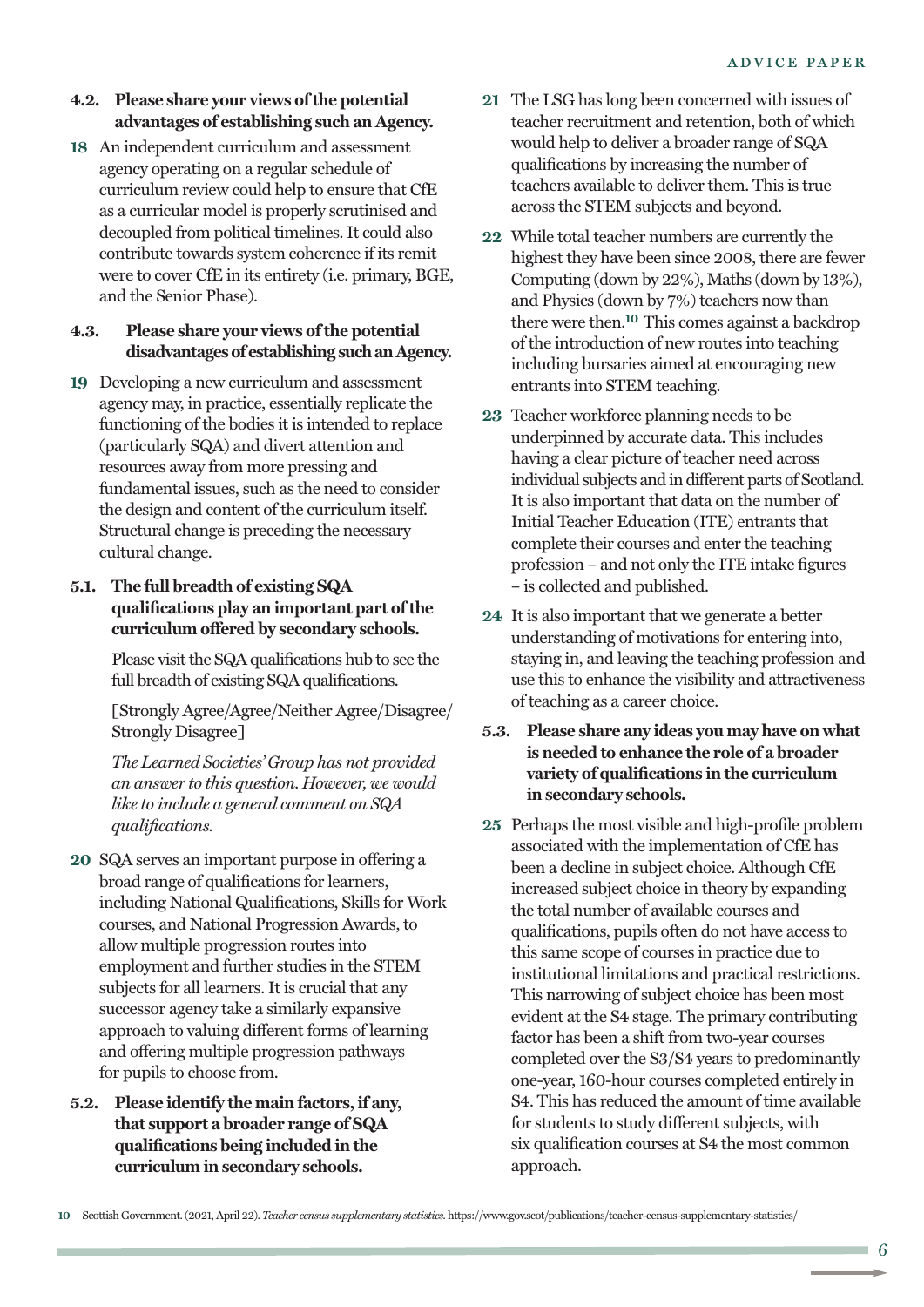- **26** This narrowing is not the result of any conscious policy decision; rather, it is a consequence of the confusing national guidance on the relationship between the BGE and the Senior Phase, particularly in relation to the extent to which the BGE can be used to prepare learners for qualifications. To progress with study in many STEM subjects and into a wide variety of STEM careers, it is necessary (or at least advantageous) to have studied several STEM subjects during these important middle years of secondary education. The narrowing of the curriculum at this stage restricts both the pipeline of talent into the STEM subjects and the ability of our young people to benefit from a breadth of study at this stage in their education.
- **27** One way in which reduced subject choice might be circumvented could be to rationalise the distribution of the curriculum and qualifications across successive years. For example, national guidance states that CfE 3rd and 4th levels should be studied until the end of S3. In reality, some schools are already introducing National 4 (N4) and National 5 (N5) content during S3 due to its similarity to BGE 4th level content, though this coursework is ultimately recognised under the banner of BGE. Therefore, there could be an opportunity to make more efficient use of S3 by enabling N4 and N5 material to be covered and awarded as such, effectively freeing up more time during the Senior Phase for students to pursue a wider range of courses. This same philosophy could be applied to the link between S2 and S3 (with a shift in content from S3 to S2) and in running N4 and N5 courses across both S3 and S4. Such an approach would also likely increase the pace of learning and prove more motivating to pupils.
- **28** In response to the issue of curriculum narrowing at S4, the OECD report talks about the scope for subjects to become broader rather than increasing their total number. While this could have some positives, by their nature the STEM subjects benefit from a more in-depth and sustained teaching of core concepts before bringing in interdisciplinary approaches. This reflects the 'pillars and lintels' approach advocated for by the Royal Society of Edinburgh's *Interdisciplinary Learning: Creative Thinking for a Complex World* publication. **11**
- **29** The transition from primary to secondary could also be eased by placing these different sectors in direct and productive conversation with one another, ensuring this is a two-way process that builds on good practice found within both sectors and allowing teachers to have a meaningful conversation.
- **6.1. Technologies are fully and appropriately utilised as a supportfor curriculum and assessments.**

[Strongly Agree/Agree/Neither Agree/Disagree/ Strongly Disagree]

*The Learned Societies' Group has not provided an answer to this question.*

- **30** As a group representing the interests of the STEM subjects, we are particularly interested in ensuring that the integrity and availability of practical laboratory work is preserved. Practical laboratory work is essential in order to bring concepts to life, strengthen both knowledge retention and comprehension (on the basis of the adage, "I hear and I forget, I see and I remember, I do and I understand"), and allow pupils to develop skills in observation, planning, and analysis. It also replicates the conditions many pupils will face in post-school destinations in any "hands-on" working environment. Maintaining practical laboratory work in the curriculum will also be a key driver for other effects, such as the need for school technicians and budgets to acquire, maintain, and replace laboratory equipment.
- **31** The COVID-19 pandemic taught us that digital alternatives can in some instances be good complements to practical laboratory work. However, practical laboratory work continues to provide benefits that web-based lab experiences cannot.
- **32** While we welcomed Scottish Government's recent commitment to outfit every school-aged child in Scotland with a digital device, this rollout must be coupled with appropriate investments in improving connectivity (including the quick rollout of direct fibre links and improved coverage in remote areas), proper training, and (where necessary) app/software purchasing and/or licensing to ensure pupils can get the most out of these devices.

11 Royal Society of Edinburgh. (2020, February). *Interdisciplinary learning in Scottish schools.* https://rse.org.uk/expert-advice/advice-paper/interdisciplinary-learning-in-schools/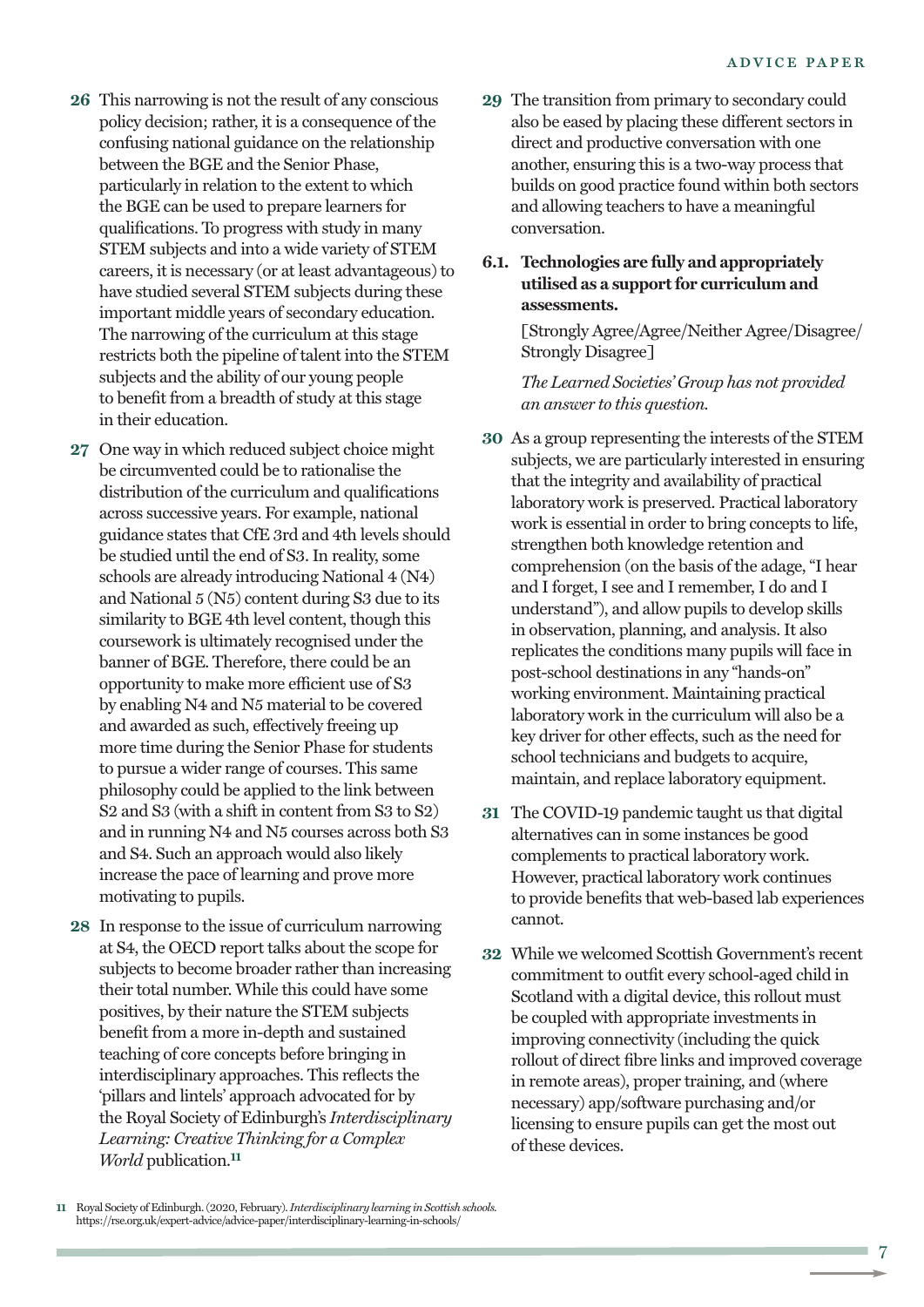**7.1. Please share any additional comments you have on curriculum and assessment.** *The Learned Societies' Group has not provided an answer to this question.*

## **Comments and Questions Section 3** *Roles & Responsibilities*

**8.1. There is clarity on where the responsibilities for the strategic direction, review and updates for Curriculum for Excellence lie.**

> [Strongly Agree/Agree/Neither Agree/ Disagree/Strongly Disagree] *The Learned Societies' Group has not provided an answer to this question.*

- **8.2. Please indicate where you think the responsibilities for the strategic direction, review and updates for Curriculum for Excellence should lie.**
- **33** The notion of fragmented, unclear ownership of the curriculum is prevalent throughout the OECD report. Many bodies and actors exist whose role in curriculum design and delivery has not been properly delineated, leading to widespread confusion around respective responsibilities and noticeable gaps in accountability. These are systemic and structural problems that will need to be remedied before sustained ground-level improvements can be enacted.
- **34** CfE was never evaluated nor piloted in the early stages of its implementation and so there was never an opportunity to identify and rectify issues before they became embedded in the system. It is recommended that any further changes are subjected to regular independent evaluation, not only to prevent problems becoming entrenched but also to capitalise upon proven successes. This will necessarily involve the collection of robust and comprehensive baseline data, which is currently lacking in Scotland.
- **35** Any reviews need to be methodical rather than scattershot to ensure all aspects are adequately covered. International examples have illustrated the benefits of a more planned, cyclical approach to curriculum and assessment development, which helps to avoid some of the aftershocks of periodic curriculum upheavals while still allowing for measured, meaningful change. A similar approach might prove suitable for Scotland, particularly if it involves some

piloting of proposed changes. A stable curriculum review cycle will allow teachers to focus on teaching and learning issues, especially the gradual iterative improvement in teaching and learning approaches and resources, rather than being continually distracted by changes in assessment and qualifications as has been the case in Scottish secondary schools for almost the last decade.

**9.1. There is clarity on the roles played by national agencies and other providers for responding to needs for support with curriculum and assessmentissues.**

> [Strongly Agree/Agree/Neither Agree/ Disagree/Strongly Disagree] *The Learned Societies' Group has not provided an answer to this question.*

**9.2. Please share which aspects ofthe support currently provided by national agencies and other providers is working well.**

> *The Learned Societies' Group has not provided an answer to this question.*

- **9.3. Please indicate where you think greater clarity is needed in relation to the roles played by national agencies and other providers for responding to needs / requests for support with curriculum and assessment issues.**
- **36** There is a lack of support across the "middle" of the system, which is instrumental in facilitating the implementation of various aims on the ground (e.g. in providing access to subject-specific career-long professional learning). An example would be the Regional Improvement Collaboratives (RICs). As the OECD report itself noted, the potential of the RICs as a support mechanism has not been fully realised. There is a need to invest in professional learning and capacity building that would bolster this middle level to improve the capability of the system overall, alongside an emphasis on high-quality CLPL for teachers, including subject-specific CLPL.

#### **10.1. There is clarityonwherehighquality support for leadership and professional learning can be accessed to support practitioners.**

[Strongly Agree/Agree/Neither Agree/ Disagree/Strongly Disagree]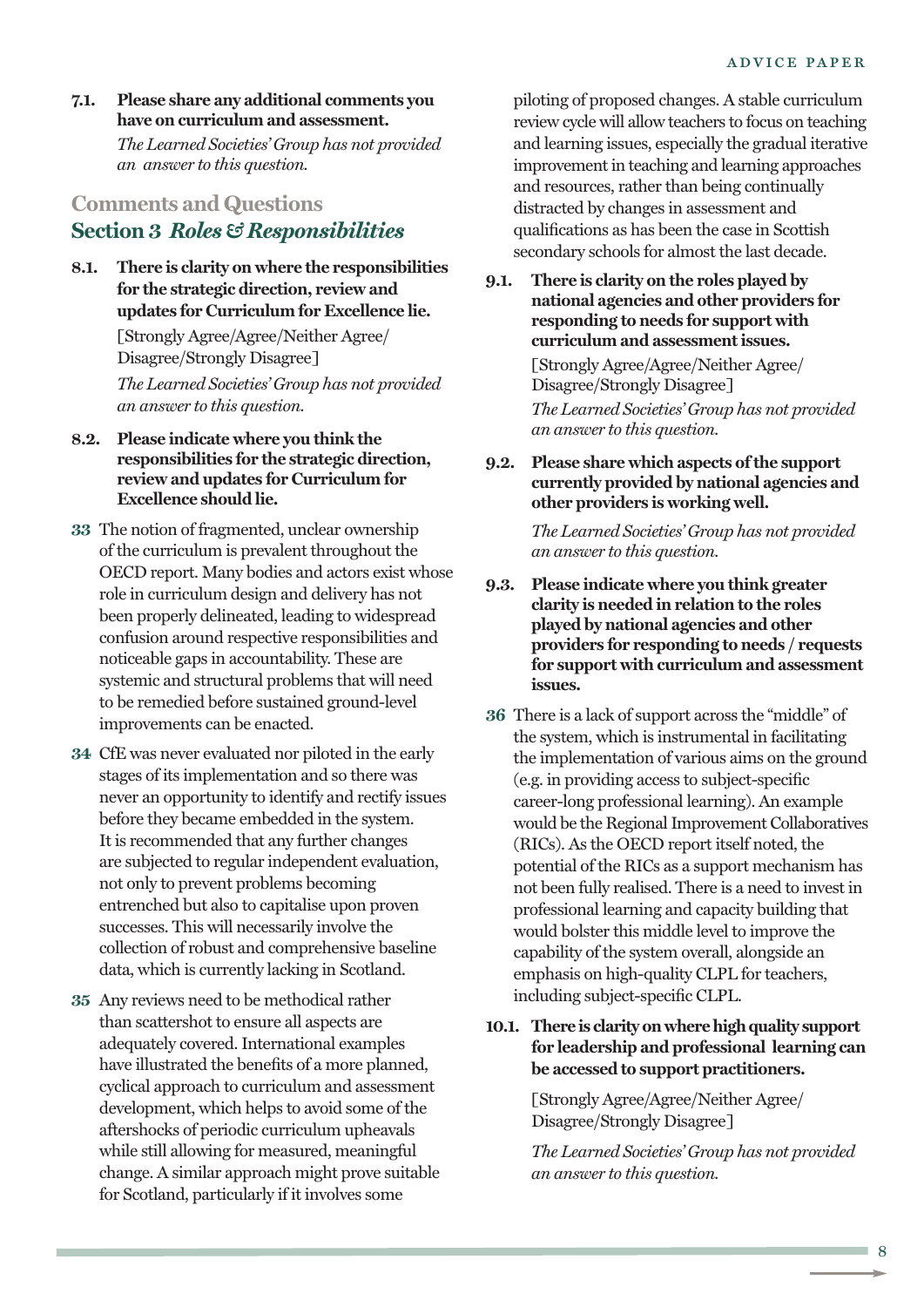#### **10.2. Please share any comments you may have on supportfor leadership and professional learning.**

- **37** Both within the OECD report and Scottish Government's response to it, there is no mention of the subject-specific support that would be necessary to improve the capacity of teachers in curriculum making within their subject areas and who should be tasked with delivering it. RICs are specifically mentioned by the Scottish Government as a support mechanism but the OECD report suggests classroom teachers have yet to receive much benefit from them in practice.
- **38** It is recognised that teacher expertise has the greatest effect on student achievement in the STEM subjects. **12** It is therefore vital that practitioners are supported in developing the knowledge and self-assurance to deliver engaging, inspiring, and inclusive STEM teaching that primes pupils to be successful in these subjects. This is particularly true among primary teachers.
- **39** Past reports by Education Scotland have shown that STEM teaching in the primary years can be hampered by a lack of confidence. ITE entrants are not required to have a science qualification in order to be accepted into teaching programmes and a significant proportion of primary school teachers report a lack of confidence in their ability to teach STEM subjects – particularly engineering and technology – which may have implications for the depth of learning that can take place. As such, there is a risk that pupils leave primary school less prepared to study these subjects at secondary school level. Recognising there are already exemplars of good practice, ensuring that core STEM concepts are adequately covered across all ITE programmes in Scotland would help to ensure that all primary teachers have the requisite knowledge and understanding to deliver high-quality STEM experiences. However, these positive impacts will only become apparent over the longer term. In the short term, the LSG recommends that CLPL is made widely accessible and promoted across the system in order to build capacity in STEM teaching at the primary school level. Such CLPL should also include opportunities for subject-specific learning.
- **40** Scottish Government should support networks where universities share education research with teachers as there is currently no clear mechanism to facilitate teachers keeping up to date with such research. The LSG could also offer its assistance in this regard by mobilising groups of teachers – and indeed the wider subject community – to share expertise, as well as bridging the gap between practice and research.
- **41** As part of the STEM Education and Training Strategy, further education partnership hubs were established. We wonder whether these are sufficiently resourced, adequately coordinated, and if there is sufficient data on their efficacy.
- **42** The future of qualifications and assessments in Scotland is very much a live issue and it is possible that significant changes could be introduced. Some teachers are more confident than others in their assessment capabilities and it will be important to ensure that all teachers are supported in developing this skill, particularly if assessment moves further into the classroom and a wider range of assessment options is introduced. This will also give rise to good quality debate about more fundamental aspects of teaching and learning. This goes back to the point about building a strong "middle" to the system that could assist with this capacity building.

#### 11.1. There is sufficient trust with all stakeholders, **including children, young people, parents & carers, so they are genuinely involved in decision making.**

[Strongly Agree/Agree/Neither Agree/Disagree/ Disagree/Strongly Disagree]

*The Learned Societies' Group has not provided an answer to this question.*

#### **11.2. Please share any ideas you may have on how trust and decision making can be further improved.**

**43** Beyond the obvious need to engage with children, young people, parents, and carers, it will also be important to engage with employers, tertiary education institutions, and other relevant stakeholders in any decision making.

**<sup>12</sup>** Coe, R.,Aloisi,C., Higgins, S., &Major, L.E.(2014). *Whatmakes great teaching? Review of theunderpinning research.* SuttonTrust. https://www.suttontrust.com/wp-content/uploads/2014/10/What-Makes-Great-Teaching-REPORT.pdf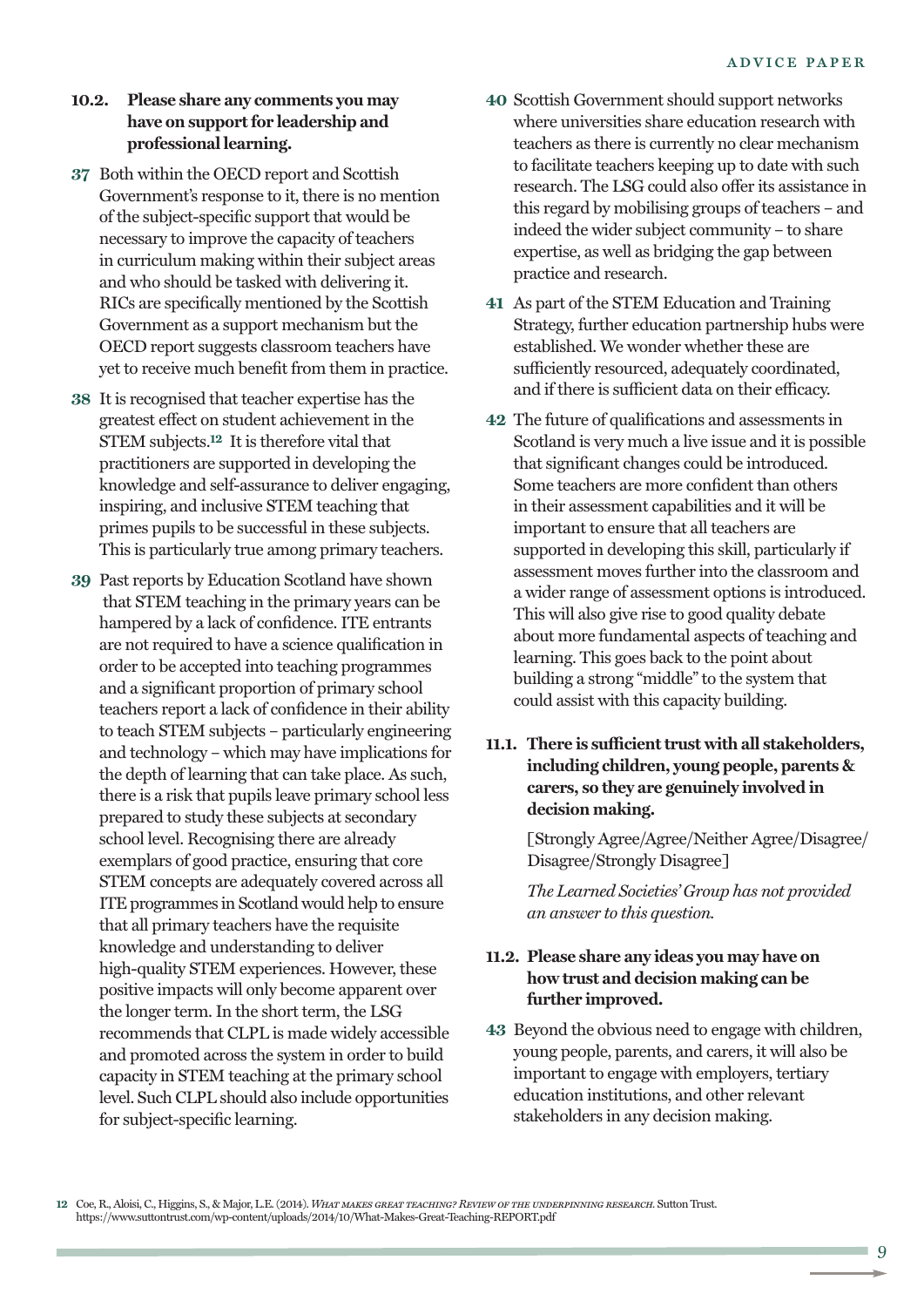**44** The OECD reported that teachers did not consider themselves as having been adequately involved or that their voices were heard in the implementation of CfE. Any future reforms must genuinely involve practising teachers at every stage to ensure that information about the realities ofthe classroom inform decision-making.Ultimately all curriculum development depends on teacher development and on the teaching profession being fully on board with these developments.

#### **12.1. Independentinspectionhas animportant role toplay inscrutiny andevaluation, enhancing improvement andbuilding capacity.**

[Strongly Agree/Agree/Neither Agree/ Disagree/Strongly Disagree]

*The Learned Societies' Group has not provided an answer to this question.*

#### **12.2. Please give examples of how you would like to see scrutiny and evaluation being carried outin future.**

- **45** Some would argue that the system is currently being driven largely by an accountability agenda, both through the inspectorate but also in the form of high-stakes examinations. There could be scope for Scotland to set up a more supportive qualityassurance system. This could involve a potentially increased role for local authorities and RICs with an emphasis on supporting the teaching profession to use its professionalism to improve pupil outcomes. It will be important to consider how the restructuring of Education Scotland could impact upon other support-providing educational partners including local authorities/RICs.
- **13. Please share any additional comments on roles and responsibilities in Scotland's education system.**

*The Learned Societies' Group has not provided an answer to this question.*

## **Comments and Questions**

## **Section 4** *Replacing the Scottish Qualifications Authority and reformingEducation Scotland*

**14. Please share any comments or suggestions you have on this proposed reform below.**

**We are particularly interested in hearing your views on:**

- **a) the approach this reform should take (for example whatform should this agency take)**
- **b) the opportunities these reforms could present(for example the development of a new national approach to inspection including alignment with other scrutiny functions)**
- **c) the risks associated with any reform (for example whether the independence ofthe inspectorate could be jeopardised by change)**
- **d) how any risks might be mitigated**
- **e) the timescales over which these reforms should take place.**

*The Learned Societies' Group has not provided an answer to this question.*

**15. Please share any comments or suggestions you have on how the functions currently housed in Education Scotland could be reformed.**

> **We are particularly interested in hearing your views on:**

- **a) the approach this reform should take (for example which functions should continue to sit within a reformed Education Scotland and are there any functions which could be carried out elsewhere)**
- **b) the opportunities reform could present (for example should more prominence be given to aspects of Education Scotland's role)**
- **c) the risks associated with any reform (for example disruption of service to education establishments and settings)**
- **d) how any risks might be mitigated**
- **e) the timescales over which these reforms should take place.**

**<sup>12</sup>** Coe, R.,Aloisi,C., Higgins, S., &Major, L.E.(2014).What makes greatteaching? Review ofthe underpinning research. SuttonTrust. https://www.suttontrust.com/wp-content/uploads/2014/10/What-Makes-Great-Teaching-REPORT.pdf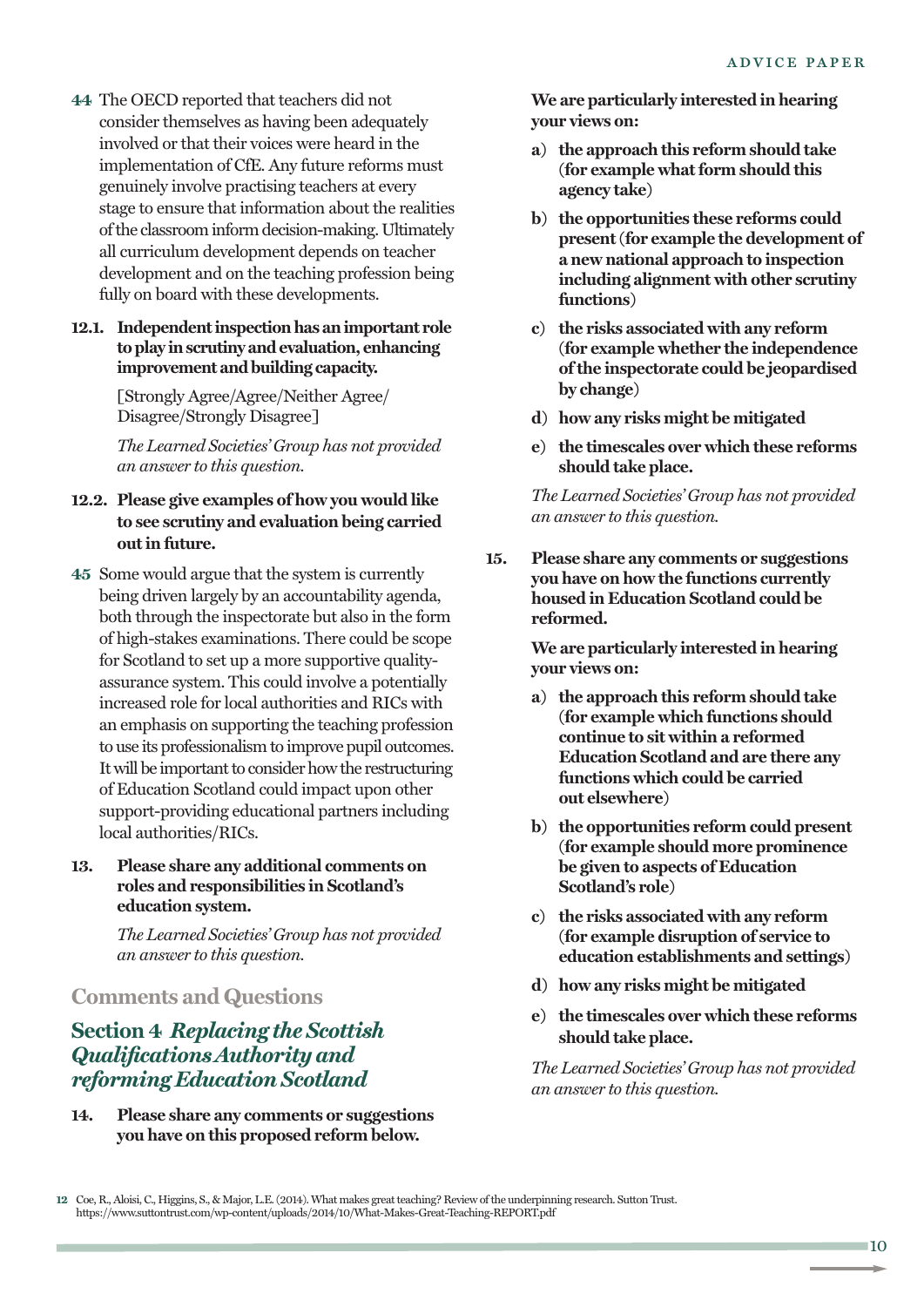**16. Please share any comments or suggestions you have on this proposed reform below.**

> **We are particularly interested in hearing your views on:**

- **a) the approach this reform should take (for example could a function be carried out elsewhere)**
- **b) the opportunities these reforms could present(for example should more prominence be given to an aspect of SQA's role)**
- **c) the risks associated with any reform (for example loss ofincome, confusion as to system of awards in Scotland)**
- **d) how any risks might be mitigated**
- **e) the timescales over which these reforms should take place**

*The Learned Societies' Group has not provided an answer to this question.*

**17. Please share any comments or suggestions you have on this proposed reform below.**

> **We are particularly interested in hearing your views on:**

- **a) the approach this reform should take (for example are there alternative models for this reform?)**
- **b) the opportunities these reforms could present(for example what should the role ofthe new agency be?)**
- **c) the risks associated with any reform**
- **d) how any risks might be mitigated**
- **e) the timescales over which these reforms should take place**